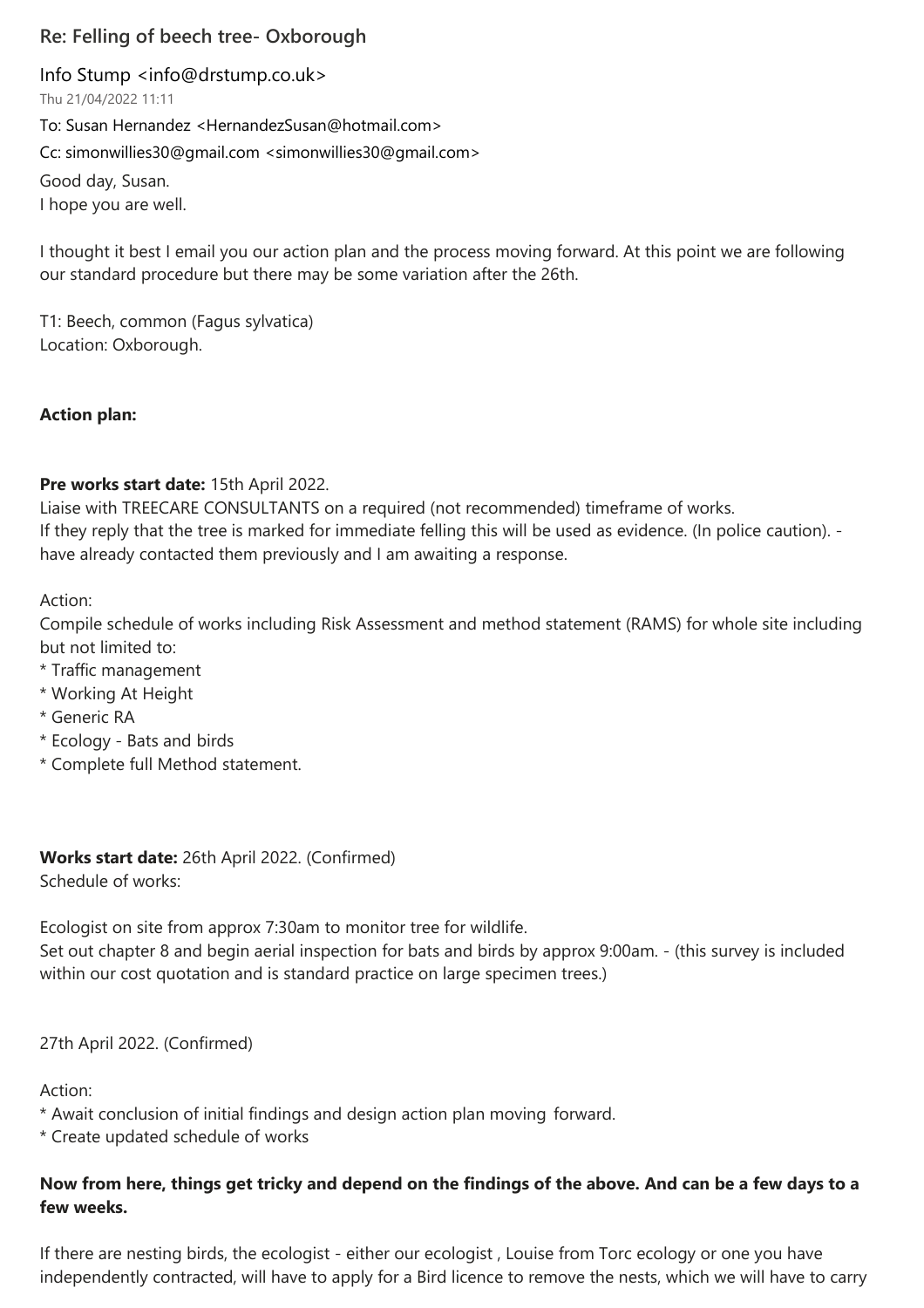out under their supervision.

If there is a bat colony etc, then a bat licence will have to be granted prior to felling. which we will have to carry out under their supervision.

The above will unfortunately have an additional cost attached to them which you would need to confirm with your designated ecologist.

If there are bats and birds it is likely that the ecologist and police will both be present- we are technically breaking the law but H&S over rules the legislation. - this sounds serious but is really standard practice for bats and birds!

*NOTE*: If the tree can be left until after Bird nesting season, then that would reduce some of the mitigation but most of the issue is within the bat legislation. Leaving the tree is highly unlikely due to the wording of the report, which I will confirm as soon as I have heard back from Treecare consultants.

## **Works start date:** 04 May 2022 (Estimated)

Attended site with all relevant parties and begin process set out in updated schedule of works.

Any questions please do not hesitate to contact me further.

Appreciatively, Mr Matthew Hewitt

**Director** DR STUMP LIMITED.

# **DR STUMP**

*Lowering our carbon footprint through safe, advanced equipment and quality fuels.* 

### *Please do not print this email unless absolutely necessary.*

10 BUXTON ROAD, FRETTENHAM, NORWICH, NR12 7NG, ENGLAND.

01603 358778. 07715 200078

Company number 10464001

[WWW.DRSTUMP.CO.UK](http://www.drstump.co.uk/)

On 20 Apr 2022, at 09:38, Susan Hernandez [<HernandezSusan@hotmail.com>](mailto:HernandezSusan@hotmail.com) wrote:

Thanks again Matt- I have just left her a message on her number. Safe travels home! Kind regards Susan

Sent from my iPhone

On 20 Apr 2022, at 09:02, DR STUMP LTD [<info@drstump.co.uk>](mailto:info@drstump.co.uk) wrote:

Good day, Susan.

I aways work with Louise from TORC ECOLOGY.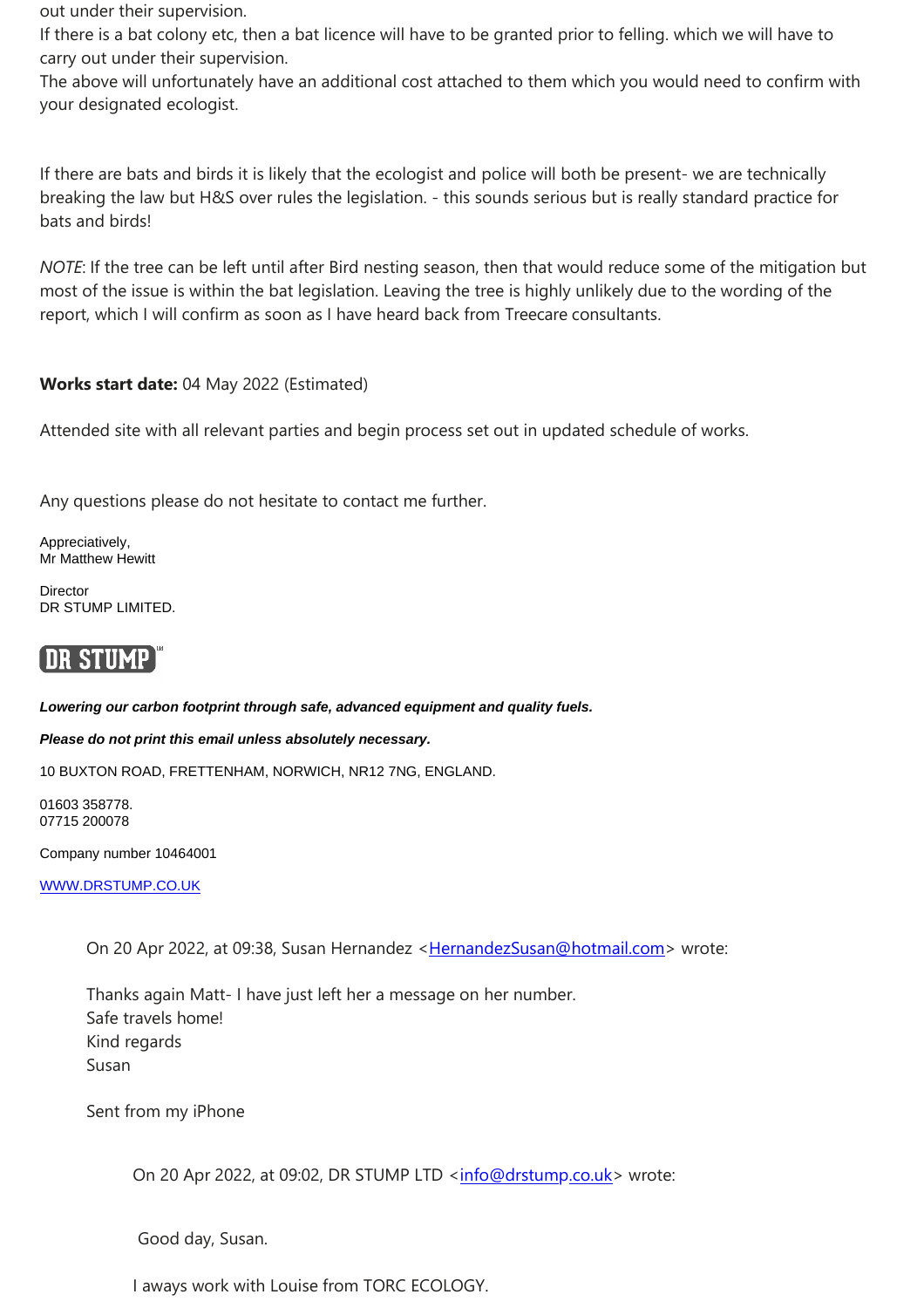+44 1485 524950 The Office, 14 Park Hill, Dersingham, King's Lynn PE31 6NE

They're always fantastic.

I'm now flying home but have left them a brief email describing the situation. I will catch up with her on return, it's worth giving them a call as there is mitigation requirements that we can work with.

I will also contact the Statutory Nature Conservation Organisation (SNCO) To confirm their position, if it is likely there are bats, this will be the correct methodology. It seems your Parishioner has detailed information about the tree and it's habitat that is not to be ignored!

Mr Matthew Hewitt **Director** DR STUMP LIMITED

*Lowering our carbon footprint through safe, advanced equipment and quality fuels. Please do not print this email unless absolutely necessary.*

10 BUXTON ROAD, FRETTENHAM, NORWICH, NR12 7NG, ENGLAND.

01603 358778. 07715 200078

Company number 10464001

[WWW.DRSTUMP.CO.UK](http://www.drstump.co.uk/)

*Internet communications are not secure and therefore no legal responsibility is accepted for the contents of this message.*

*If you are not the intended recipient of this message, please notify the sender and please do not read, copy, use or disclose this communication to others.*

On 20 Apr 2022, at 08:34, Susan Hernandez [<hernandezsusan@hotmail.com>](mailto:hernandezsusan@hotmail.com) wrote:

Hello Matt, good morning

No, we haven't - we had not done this as the tree was being felled in the early part of the year - and then that didn't work out. Could you recommend a firm to us?

Thank you and kind regards Susan

**From: DR STUMP LTD [<info@drstump.co.uk>](mailto:info@drstump.co.uk) Sent:** 19 April 2022 16:55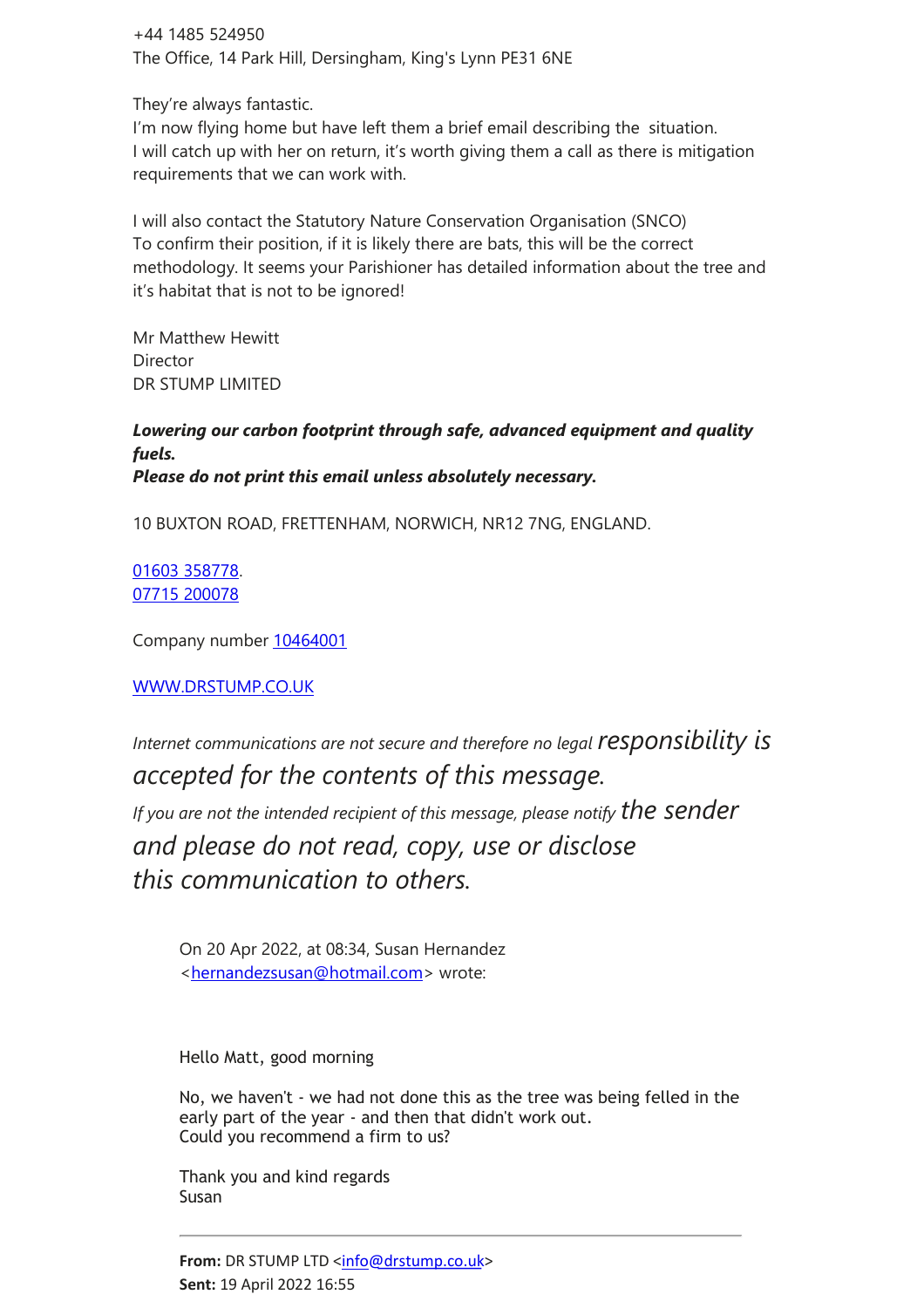To: Susan Hernandez [<hernandezsusan@hotmail.com>](mailto:hernandezsusan@hotmail.com) **Subject:** Re: Felling of beech tree- Oxborough

Good afternoon, Susan. Thank you for this report.

I would hold fire before sending an email, I'm waiting on confirmation of a few details.

Have you had a Bat survey undertaken? As I mentioned previously, We will conduct a risk assessment and method statement in full prior to works commencing (when I'm back from annul leave) which I will supply prior to start date. This will include an ecological risk assessment also as standard.

Il get back to you tomorrow with further details once I've revised the survey. Appreciatively,

Mr Matthew Hewitt Director DR STUMP LIMITED

*Lowering our carbon footprint through safe, advanced equipment and quality fuels. Please do not print this email unless absolutely necessary.*

10 BUXTON ROAD, FRETTENHAM, NORWICH, NR12 7NG, ENGLAND.

01603 358778. 07715 200078

Company number 10464001

### [WWW.DRSTUMP.CO.UK](http://www.drstump.co.uk/)

*Internet communications are not secure and therefore no legal responsibility is accepted for the contents of this message.*

*If you are not the intended recipient of this message, please notify*  $the$ *sender and please do not read, copy, use or disclose this communication to others.*

On 19 Apr 2022, at 17:32, Susan Hernandez [<hernandezsusan@hotmail.com>](mailto:hernandezsusan@hotmail.com) wrote:

Hello Matt Well, thank you for taking the time to respond when you are on holiday - appreciated very much. Please see attached tree report. And Thank You for your comments below as I can use these to respond to our villager!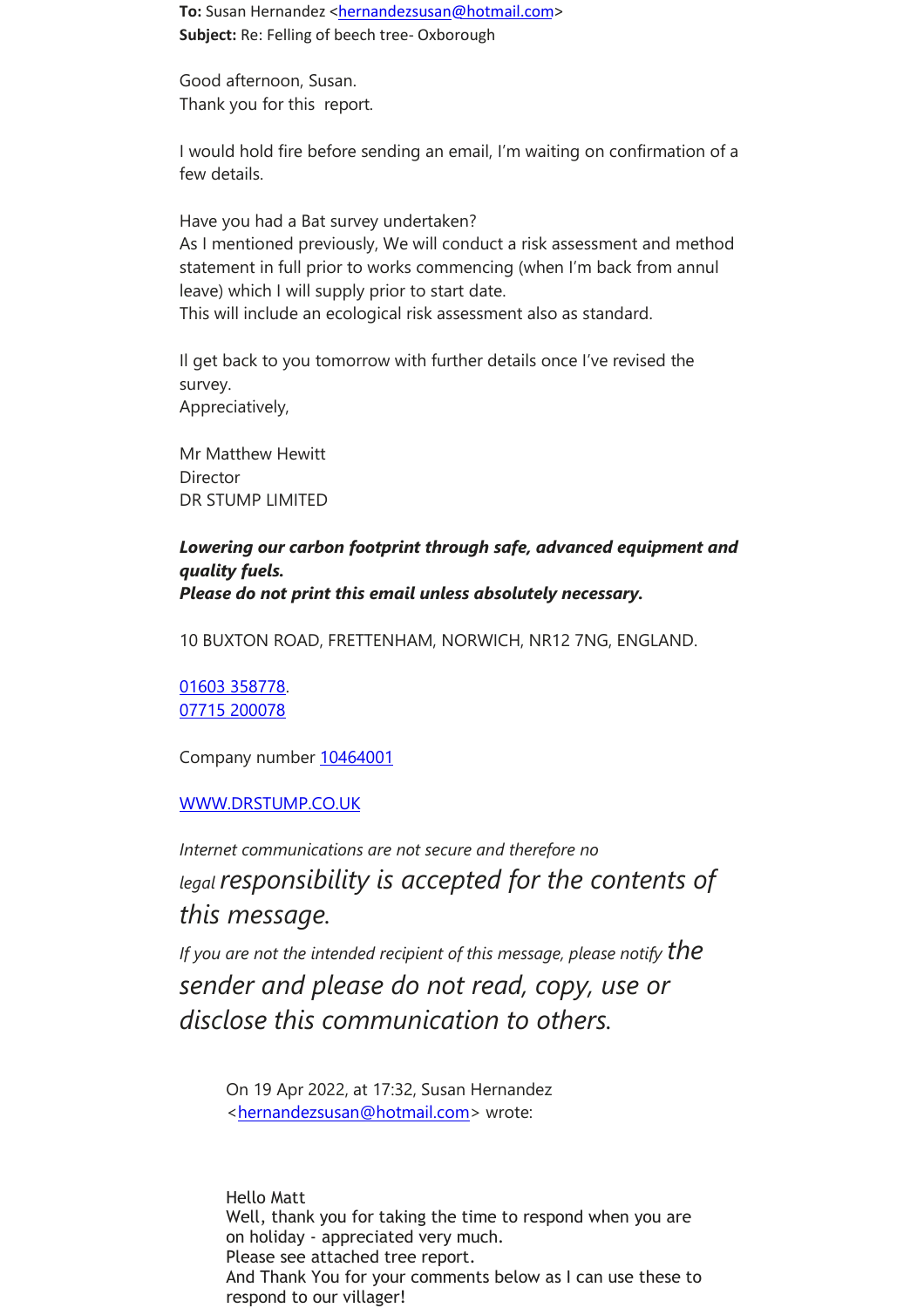Kind regards Susan

**From:** DR STUMP LTD [<info@drstump.co.uk>](mailto:info@drstump.co.uk) **Sent:** 19 April 2022 07:52 **To:** Susan Hernandez [<hernandezsusan@hotmail.com>](mailto:hernandezsusan@hotmail.com) **Subject:** Re: Felling of beech tree- Oxborough

Good morning, Susan.

I hope you're well.

I understand his concerns.

As you remember, the RAMS were a brief cover for your committee meetings and that once approved, further -more detailed RAMS would be supplied prior to start. These will have mitigative steps in place.

It would be great if you could send the tree safety report over to me again- I'm away on annual leave and have limited access to emails but this would be great to have to respond in detail.

As for birds/ bats, we will carry out a search of the tree prior to start to identify any of these issues.

Habitat loss is a potential problem and we will put steps in place to mitigate this. However, public safety does take precedence.

It is possible to reduce the crown in some situations but unlikely in this case due to the exceptional decay in the stem wood.

Again, until a full aerial inspection can be undertaken, Mitigative steps cannot be decided.

I can take a look at the tree safety report today if you can send it over, I fly home tomorrow and will respond ASAP. Depending on its recommendations, we could delay works if necessary.

Appreciatively,

Mr Matthew Hewitt **Director** DR STUMP LIMITED

## *Lowering our carbon footprint through safe, advanced equipment and quality fuels. Please do not print this email unless absolutely necessary.*

10 BUXTON ROAD, FRETTENHAM, NORWICH, NR12 7NG,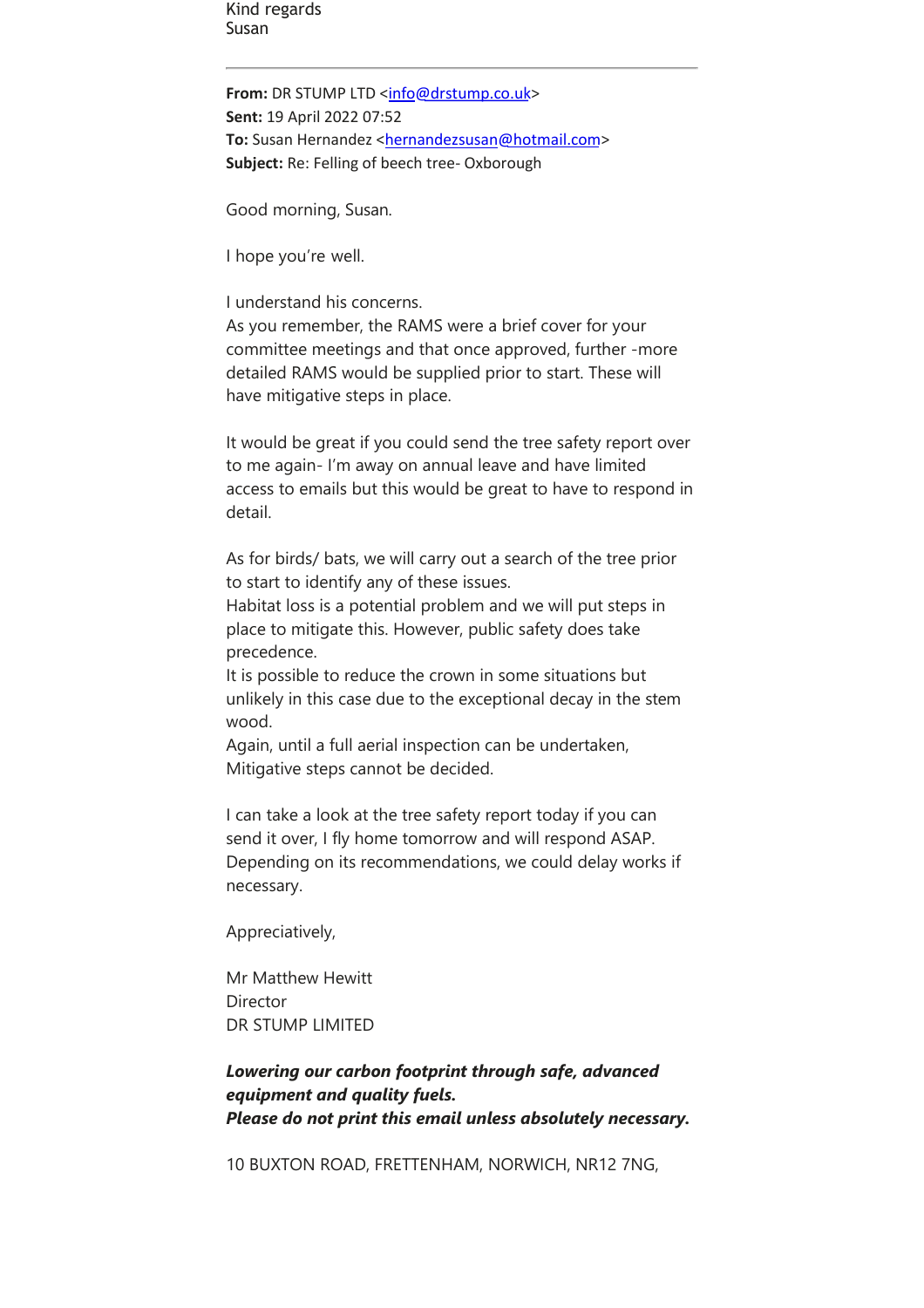ENGLAND.

01603 358778. 07715 200078

Company number 10464001

[WWW.DRSTUMP.CO.UK](http://www.drstump.co.uk/)

*Internet communications are not secure and therefore no legal responsibility is accepted for the contents of this message. If you are not the intended recipient of this message, please notify the sender and please do not read, copy, use or disclose this communication to others.*

> On 19 Apr 2022, at 08:06, Susan Hernandez [<hernandezsusan@hotmail.com>](mailto:hernandezsusan@hotmail.com) wrote:

Hi Matt Hope your Easter weekend went well, certainly the weather was spot on!

Could you take a look at the email we received from an Oxborough resident ( I don't actually know him and he's never been to a PC meeting before).

I remember when you met with me and Simon, and you mentioned about nesting birds and bats and how this would be taken into consideration when the time came.

But, as you can see from below, it may need addressing before - and what would be the outcome if it was shown to be the case? thank you for checking this.

Kind regards Susan

Mrs. Susan Hernandez Clerk Oxborough Parish Council The Swallows, Oxborough, King's Lynn, Norfolk PE33 9PS 07900 587825 [hernandezsusan@hotmail.com](mailto:hernandezsusan@hotmail.com)

**From:** Nathan Pearson **Sent:** 17 April 2022 07:45 **To:** [hernandezsusan@hotmail.com](mailto:hernandezsusan@hotmail.com) [<hernandezsusan@hotmail.com>](mailto:hernandezsusan@hotmail.com) **Subject:** Felling of beech tree- Oxborough

Dear Ms Hernandez,